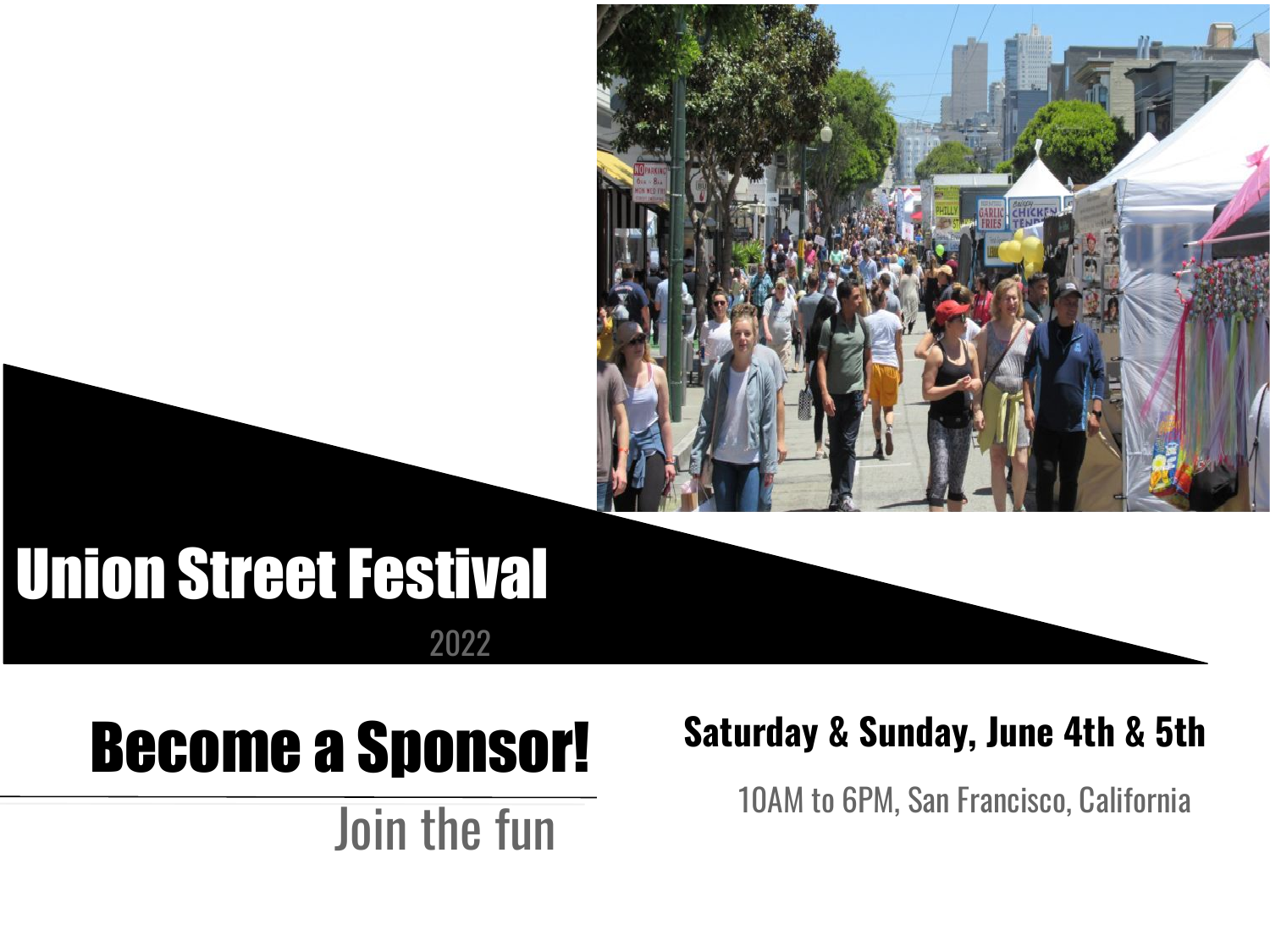# **Overview**

### Who we are

Francisco.This year you will be able to browse art & craft vendors, find your new favorite beer, wine or Since its inaugural year in 1976, Union Street Festival has kicked off weekend festival season in San cocktail in the beverage garden, enjoy live music from the main stage, check out kids activities or one of the amazing acts performing throughout the five city blocks!

The Festival is hosted by the Union Street Association, a non-profit organization formed by local business owners and merchants of the area to preserve and improve the commercial and residential environment in San Francisco's historic Cow Hollow district. Proceeds from the Festival are reinvested in community programs and projects such as beautification, after-school programs, and more.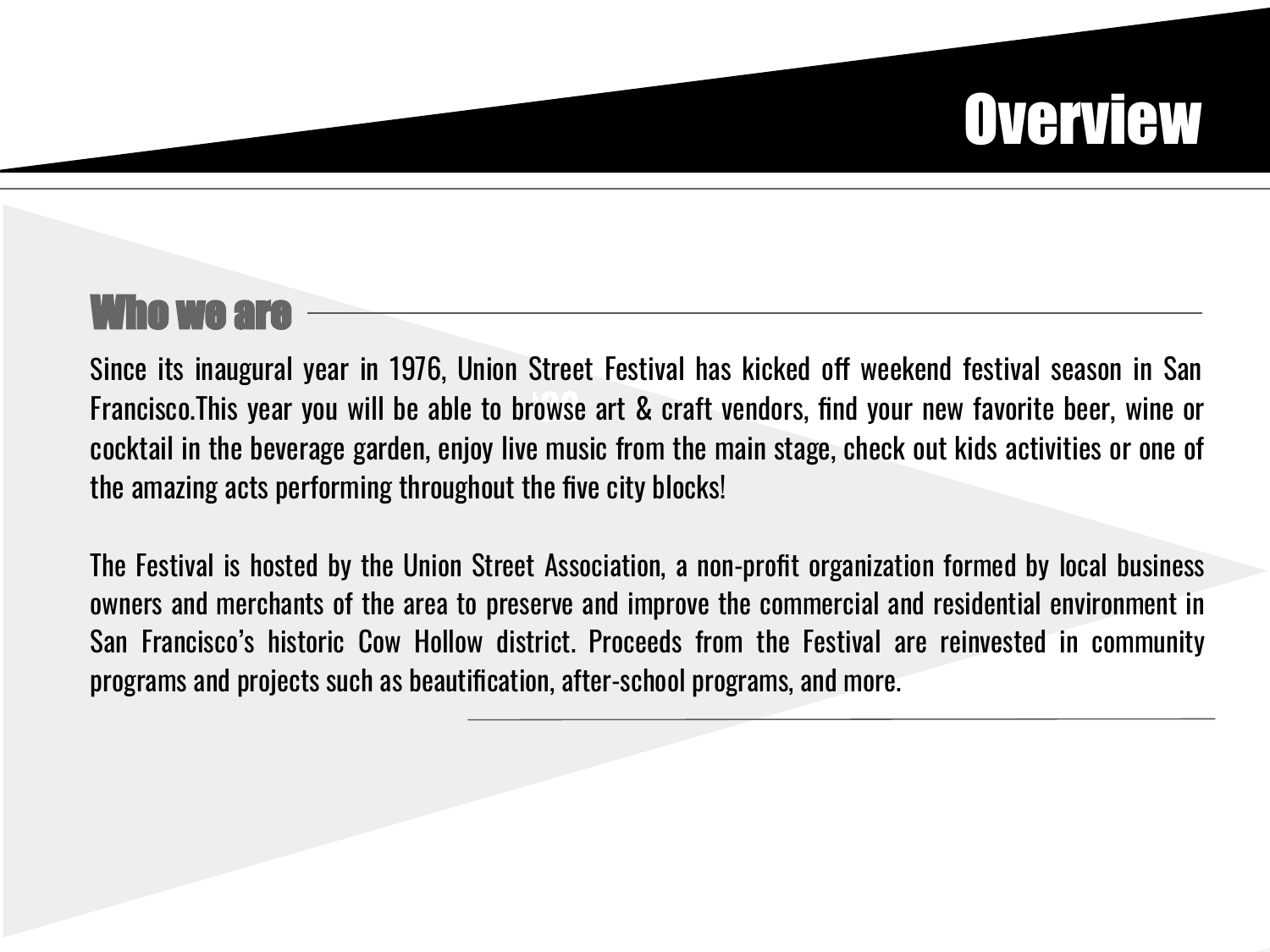# DEMOGRAPHICS

## Who We Speak To

Since the 1950's, Union Street has been one of San Francisco's Top visitor destinations - because of its wonderful mix of specialty shops, services and restaurants in an "only in S.F." historic Victorian setting, drawing not only locals but also visitors from around the world.

Today's Union Street and its surrounding Cow Hollow neighborhood, named among the top 5 best neighborhoods in the nation for young adults to live, also caters to the younger generation with gyms, cycle shops, yoga and spas and an abundance of beauty, health and fitness venues, boutiques, sports bars and coffee shops.

Experience local San Francisco in a Victorian in setting with today's youthful vibe and vitality.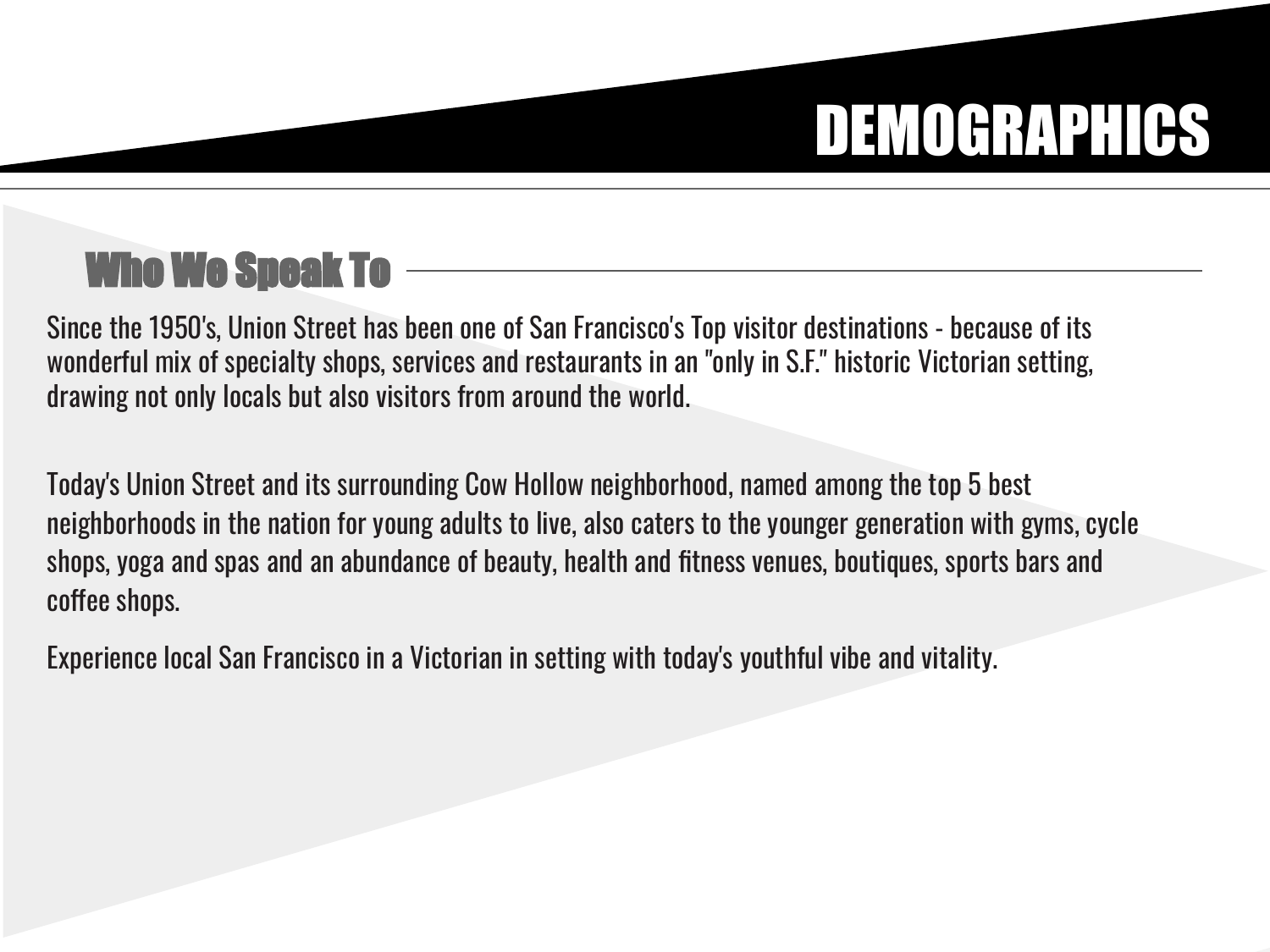# MARKETING

### Promotion & Marketing

The Union Street Festival is marketed throughout the Bay Area and on the internet including social media. Publicity and promotion will consist of extensive multi- media campaigns of T.V., print, radio and on-line, as well as posters, postcards and fliers distributed throughout the Bay Area prior to the event.

#### **The following is a list of previous supporters who share the same target audience as the festival.**

#### **PRINT**

- The San Francisco Chronicle
- SF Station
- **SF Magazine**
- 7x7 Magazine
- **Marina Times**
- Pacific Sun
- Via Magazine
- **SF Examiner**

#### **ONLINE**

Instagram Facebook Festival website Event listing websites

**RADIO**

- KCBS
- Alice 97.3
- **Live105**
- KBLX

#### **TELEVISION**

- KOFY TV20
- View from thee Bay
- $-$  ABC 7
- KRON 4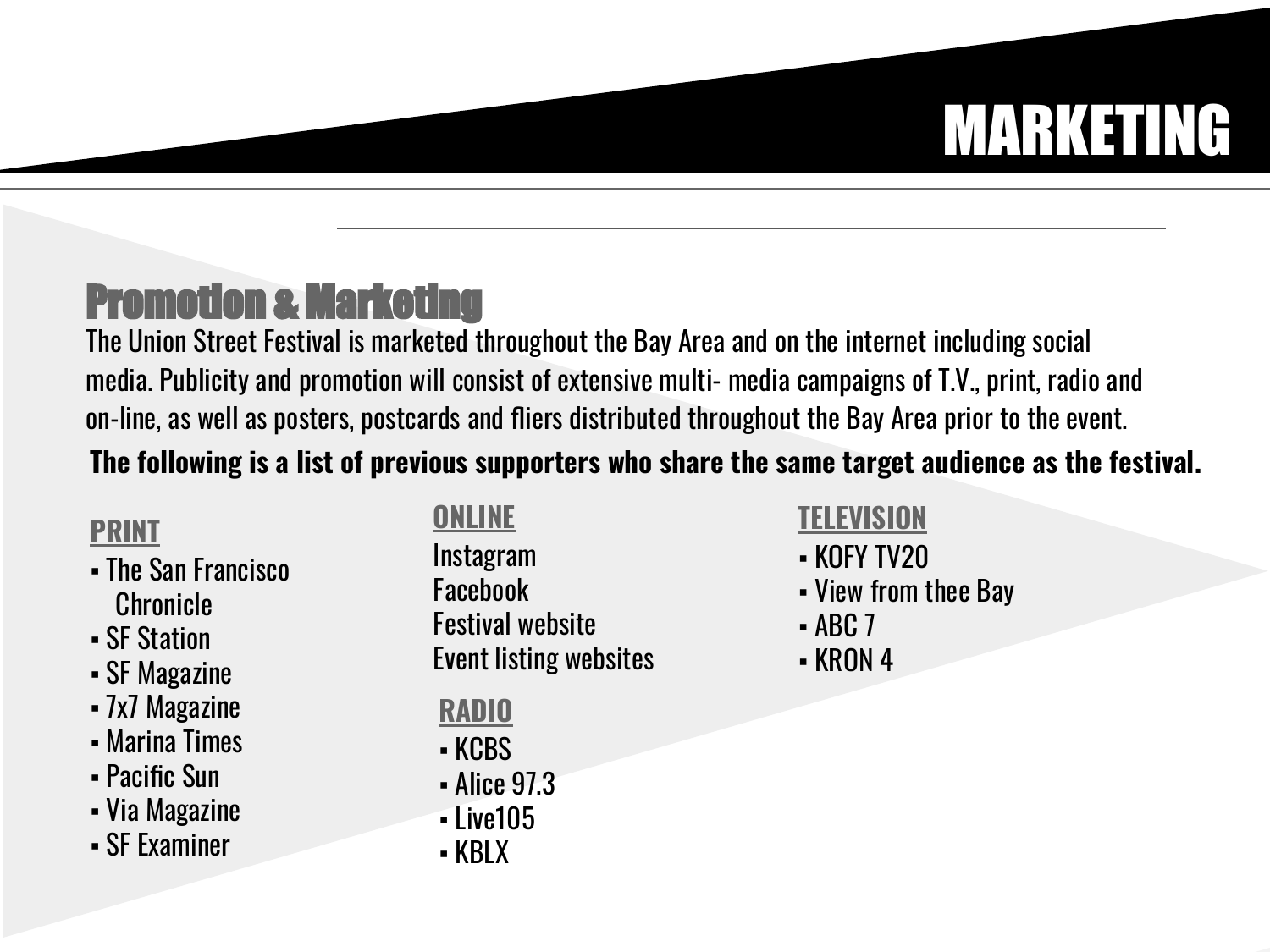# SPONSOR BENEFITS

### WHY SPONSOR

- Access to one of the most sought after demographic niches in the country. This is an exceptional opportunity to reach the sophisticated Bay Area market.
- Reach a large audience with repeated impressions. Your company name and/or logo will appear on the official event poster and in all promotional materials, including the official festival website.
- Take advantage of the unique opportunity to engage with people. Event attendees are a captive, receptive audience with time to look, listen and hear about your products and services.
- Develop new business contacts. The event provides you with a unique networking opportunity to connect with the community in a fun and entertaining environment.
- Demonstrate, sample or test market your product. Receive instant responses about your products and services from attendees.
- Show your company's commitment to the arts and local community. The event offers a great way for you to show your commitment to Bay Area residents.
- Help promote community outreach. The event provides a unique opportunity for the community of San Francisco to come together. The community has a long tradition of supporting its benefactors.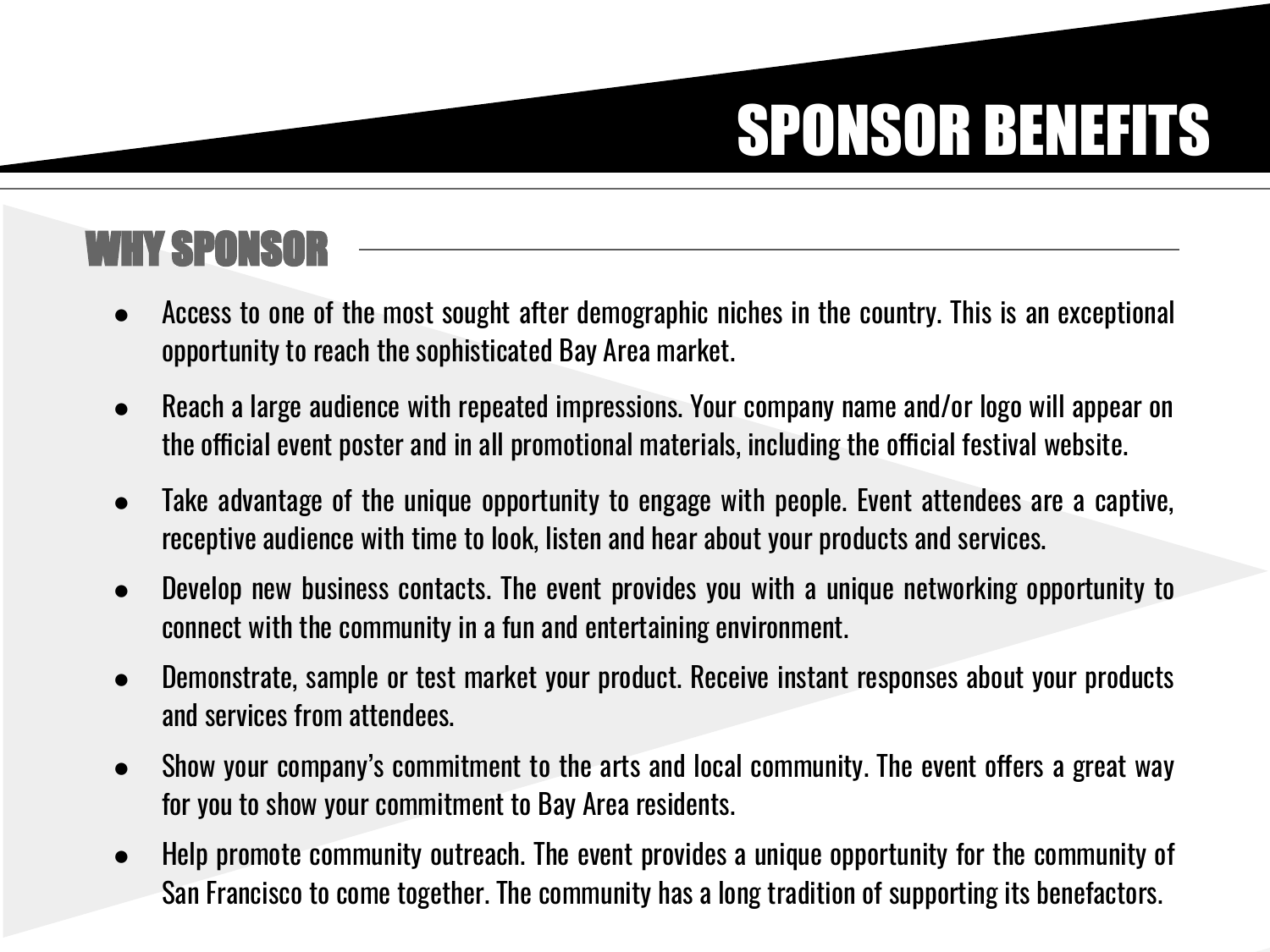# SPONSOR PACKAGES

### Main Stage Sponsor | \$50,000

- Category exclusivity
- First Right of refusal for 2023
- **Fifty linear feet of activation** space
- Company name & logo incorporated on Main Stage
- Speaking opportunity for 2 minutes on Main Stage
- Exclusively branded social media posts 10x
- Prominent logo placement on poster & all press materials

### Producer | \$25,000

- Company logo prominently displayed in all print advertising, posters/postcards
- Branded social media posts 10x
- Your logo on banners placed around event site, including Main Stage
- Thirty linear feet of activation space

## Promoter| \$10,000

- Company logo prominently displayed in all print advertising, posters/postcards
- Branded social media posts 5x
- Your logo on banners placed around event site, including Main Stage
- Twenty linear feet of activation space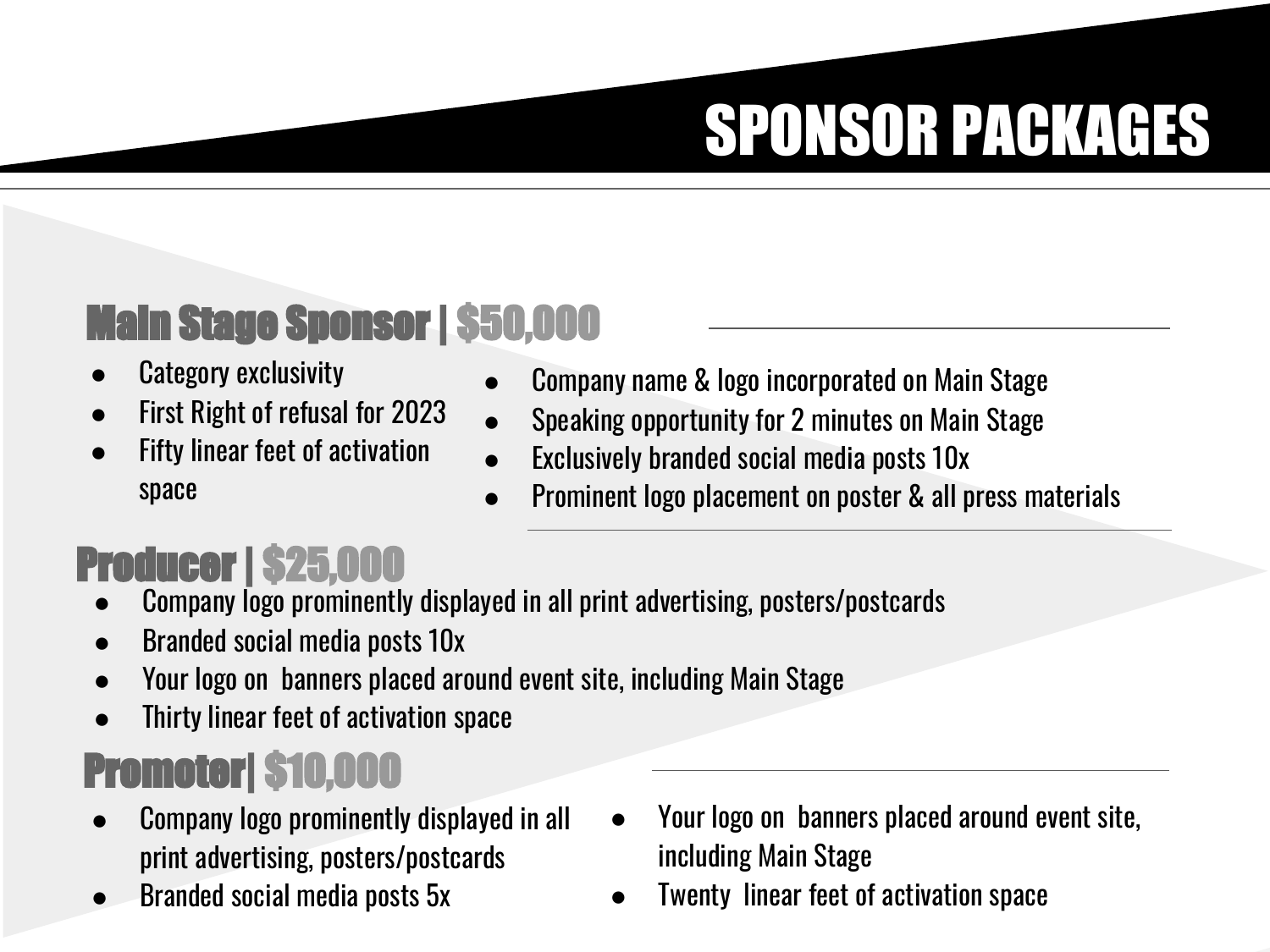# SPONSOR PACKAGES

### Director | \$5,000

- Company logo on posters/postcards
- Your logo on banners placed around event site, including Main Stage
- Ten linear feet of activation space

### Enthusiast | \$2,500

- Company logo on posters/postcards
- Ten linear feet of activation space

## Supporter| \$1,500

- Company listing on posters/postcards
- Ten linear feet of activation space